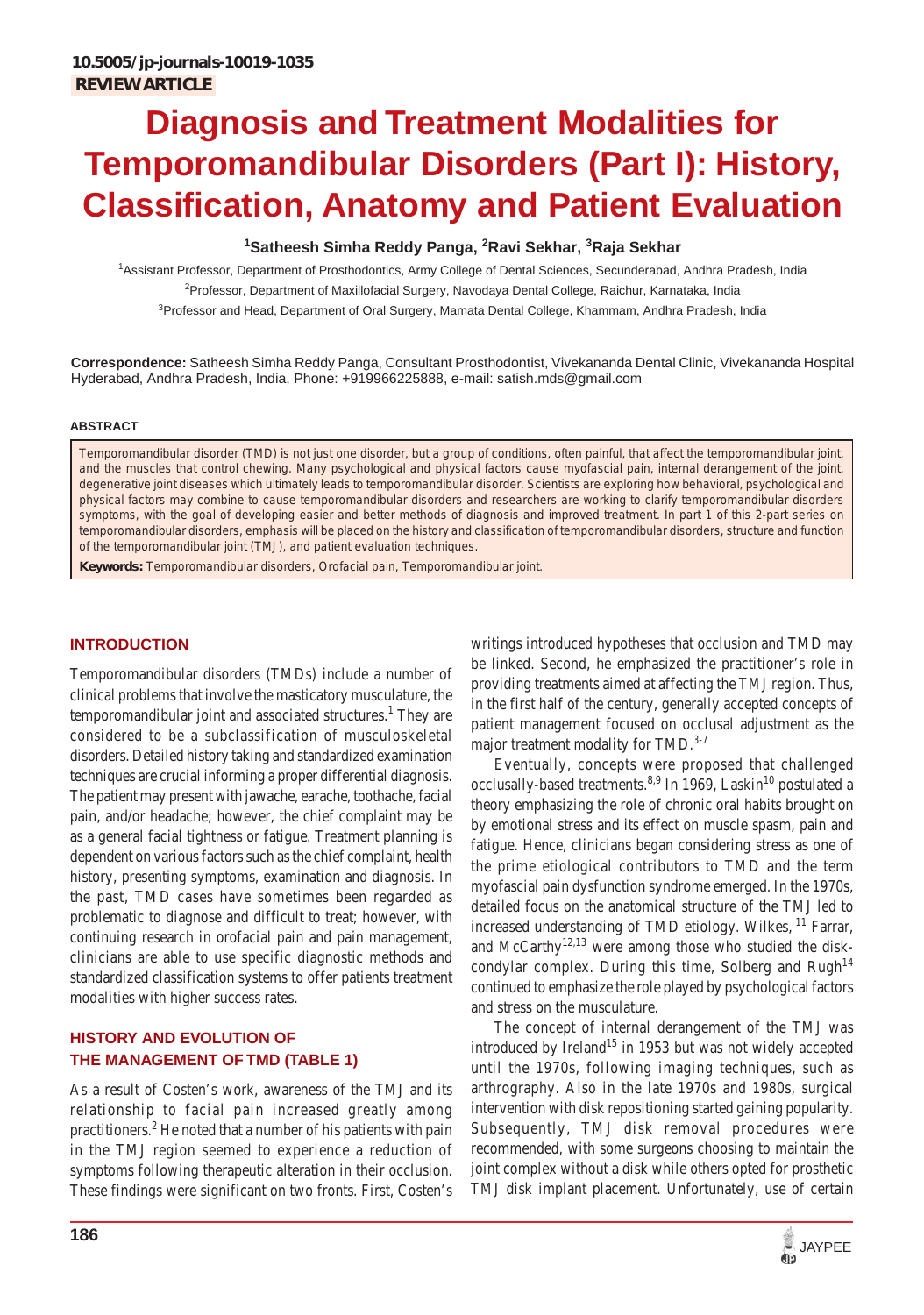*Diagnosis and Treatment Modalities for Temporomandibular Disorders (Part I): History, Classification, Anatomy*

| <b>Table 1:</b> History of the clinical management of temporomandibular disorders |                                     |                                                                          |
|-----------------------------------------------------------------------------------|-------------------------------------|--------------------------------------------------------------------------|
| Years                                                                             | <i>Investigators</i>                | Concepts                                                                 |
| $1920 - 30s$                                                                      | McCollum, Stallard and Stuart       | Gnathological concepts                                                   |
| 1934                                                                              | Costen                              | Overclosure/vertical dimension of occlusion was the primary cause of TMD |
| 1950s                                                                             | <b>Shore</b>                        | Occlusal equilibration                                                   |
| 1951                                                                              | <b>Ireland</b>                      | Mechanisms of TMJ clicking                                               |
| 1952                                                                              | <b>Travell and Rizzler</b>          | Myofascial genesis of pain                                               |
| 1956                                                                              | Schwartz                            | Emotional tension as a contributing factor                               |
| 1961                                                                              | Ramfjord                            | Occlusal equilibration                                                   |
| 1969                                                                              | Laskin                              | Pain dysfunction syndrome secondary to oral habits and muscle pain       |
| 1970                                                                              | Ohnishi                             | Arthroscopy in the TMJ                                                   |
| 1971                                                                              | Farrar                              | Internal derangement                                                     |
| 1974                                                                              | Greene and Laskin                   | Myofascial pain dysfunction syndrome                                     |
| 1976                                                                              | <b>Rugh and Solberg</b>             | Stress as an etiological factor                                          |
| 1978                                                                              | <b>Wilkes</b>                       | TMJ arthrography                                                         |
| 1983                                                                              | Scapino                             | <b>Pseudodisk formation</b>                                              |
| 1986                                                                              | <b>Sanders</b>                      | Arthroscopic surgery of TMJ                                              |
| 1991                                                                              | Nitzan, Dolwick and Martinez        | Arthrocentesis                                                           |
| 2000                                                                              | American Academy for Orofacial Pain | Comprehensive orofacial pain management                                  |

prosthetic implants, such as Vitek proplast/teflon resulted in severe complications, such as giant cell foreign body reactions. In some implant cases, this led to extremely painful joint conditions with limited range of motion (ROM). Less-invasive surgical techniques, such as arthrocentesis and arthroscopy proved to be highly effective for chronic TMJ conditions (e.g. unresolving joint pain and closed lock). $16-18$ 

Today, there is a greater knowledge of the complex mechanisms involved in chronic pain conditions as well as a greater appreciation of the role played by the affective and cognitive components of pain. Together with increased emphasis on evidence-based treatments, practitioners are using less-invasive treatment modalities. Clinicians, having learned to equate TMD with other chronic pain conditions, can now manage TMD in a comprehensive and scientific manner.

## **STRUCTURE AND FUNCTION**

TMJ has been a source of interest since the fifteenth century, when this anatomical structure was studied by Leonardo da Vinci. Other notable contributors include Vesalius in the sixteenth century, Meyers in the nineteenth century, and Sicher<sup>19</sup> and Rees<sup>20</sup> in the early twentieth century. The TMJ has been described as a ginglymoarthrodial synovial compound paired joint. A compound joint consists of three bones; however, in the case of the TMJ, the functional disk operates as the third nonossified bone and therefore fulfills the criteria (Fig. 1). As a synovial joint, it is governed by the same basic orthopedic principles that apply to other human synovial joints, ranging from pathologic disorders to treatment protocols. The TMJ, however, has many unique features that distinguish it from other synovial joints. These include (1) rigid end point of closure; (2) one side cannot function without movement of the opposite joint; (3) both joints act as one functional unit; (4) any movement or functional alteration in one joint will affect the other joint; and (5) no hyaline cartilage is present.



**Fig. 1:** Structure of the temporomandibular joint

The TMJ articulates between the condyle of the mandible and the glenoid fossa of the temporal bone, situated between the bony components is the articular disk. It consists of dense fibrous connective tissue and is devoid of nerves and blood vessels in the articulating portion; however, the posterior attachment has rich vascularization and innervation via the auriculotemporal branch of the mandibular division of the trigeminal nerve. It is biconcave in shape, with the thickest portion in the posterior zone, a moderately thick anterior zone, and a thin intermediate zone. The joint capsule is attached to the disk and divides the joint into two compartments. The associated ligaments include the functional ligaments (collateral, capsular and temporomandibular) and the accessory ligaments (sphenomandibular and stylomandibular). The purpose of the ligaments is to protect the joint by restricting and limiting border movements. The associated muscles of mastication include the masseter, temporalis, medial and lateral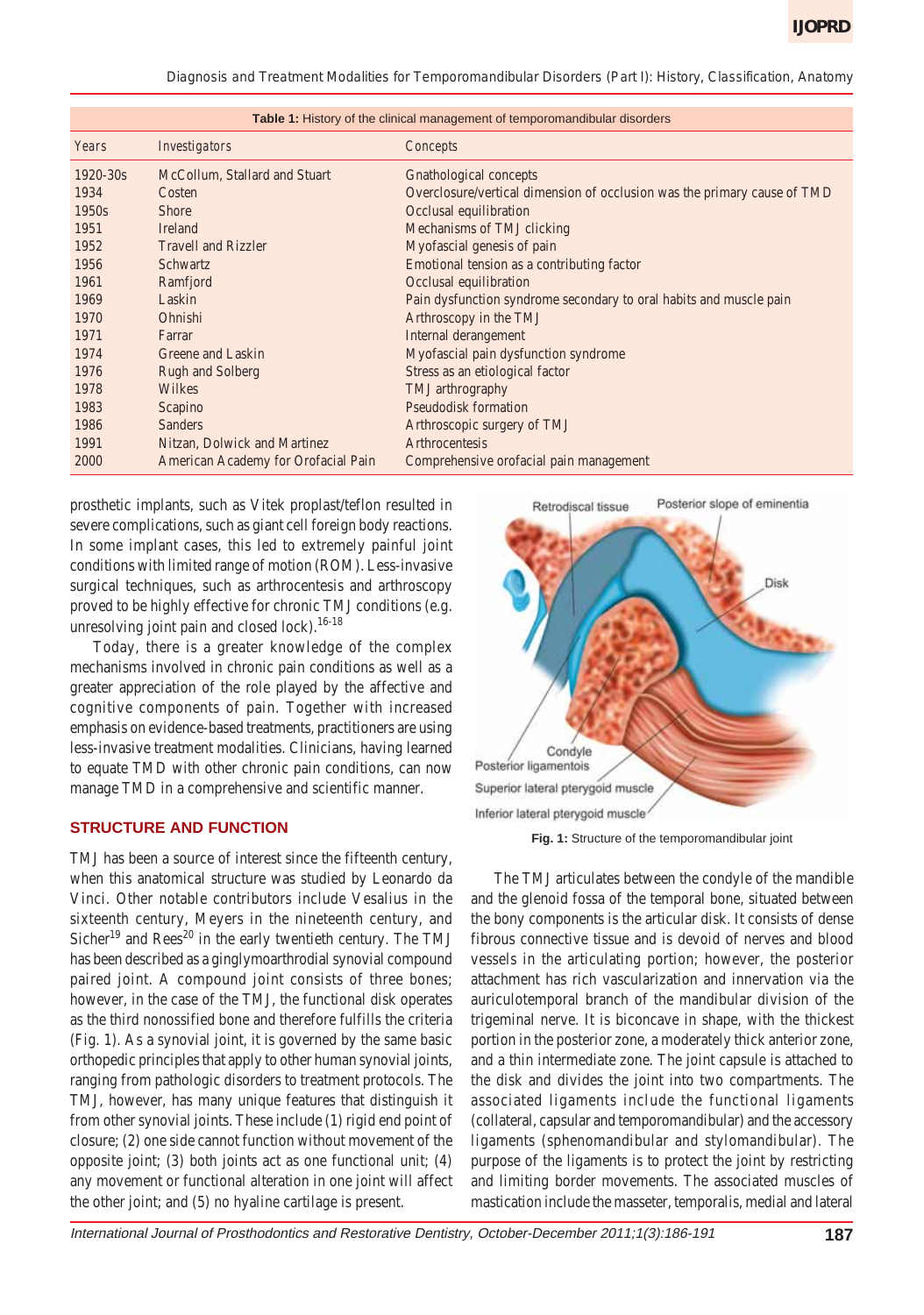pterygoid and the digastric. A clear understanding of the anatomical components and the function of the TMJ is crucial in forming a proper differential diagnosis and ultimately developing an individualized treatment plan.

#### **HISTORY**

In a study on symptoms associated with TMD, Rasmussen<sup>21</sup> found that most patients with a clicking TMJ usually did not evolve into an open or closed locking state. According to his findings, acute TMD symptoms lasted a mean of 5 years, and although joint noises generally did not disappear, most painful and disabling symptoms subsided in time. Similar results were shown by Könönen et al, who followed 128 Finnish adults over 9 years.<sup>22</sup> They found that the incidence of clicking in these patients increased with age. However, none of the patients developed locking. These studies demonstrate the importance of reversible and noninvasive treatments for the acute TMD patient. In an epidemiological study by Solberg,  $23\frac{76}{6}$  of subjects aged 18 to 25 had one or more signs associated with TMD and 26% had at least one symptom associated with TMD. Of this group, only 10% had symptoms that were considered by the subjects to be severe enough to seek treatment.

Most epidemiological studies clearly demonstrate that TMD symptoms are more commonly seen in women than in men.<sup>1</sup> Symptoms often arise from adolescence to early twenties and may continue intermittently well into middle age. Multiple etiological factors have been associated with TMD (Table 2).

**Table 2:** Possible etiological factors in the development of temporomandibular disorders

- **Stress**
- External trauma
- **Bruxism**
- Systemic poly joint arthritis
- Hypermobility disorder
- Neoplasia
- Developmental/growth abnormality
- Dental morphologic abnormality
- Daytime habitual behavior
- **Infection**
- **Idiopathic**

### **CLASSIFICATION (TABLES 3 AND 4)**

### **Internal Derangement (ID)**

Internal derangement of the TMJ is characterized by an anatomical disturbance in the relationship of the components of the disk-condyle complex. This term encompasses a number of clinical entities, including the following:

*Disk-condyle incoordination:* This term describes patients with a distinct joint noise, such as a click or pop, with deviation in the pattern of opening. Other terms used to describe this condition are (1) disk displacement with reduction and (2) anterior or medial disk displacement.

#### **Table 3:** Classification of temporomandibular disorders

- 1. Articular
	- Internal derangement
	- Inflammatory joint disorders
- 2. Muscular
	- Myalgia
	- **Myositis**
	- Myofascial pain

| <b>Table 4: Inflammatory joint disorders osteoarthrosis</b> |
|-------------------------------------------------------------|
| <b>O</b> steoarthritis                                      |
| Polyarthritis                                               |
| <b>Traumatic</b>                                            |
| <b>Infectious</b>                                           |
| Rheumatoid                                                  |
| Hyperuricemia                                               |
| Psoriatic                                                   |
| Ankylosing spondylitis                                      |

*Disk-condyle restrictions:* This usually occurs in a patient with a history of clicking. On examination, the patient reports a sudden onset in hypomobility, usually measurable as an opening of less than 30 mm, and a cessation of joint noises. The patient deflects to the locked side on opening, often with pain. In a majority of cases, the disk is anteriorly displaced, while posterior disk displacement happens rarely. Alternative terms include disk displacement without reduction and closed locking.

*Open locking:* In this scenario, the condyle is anterior to the eminence and the patient is locked in a wide-open position. The patient may be able to self-reduce without any assistance.

*Condyle dislocation:* This differs from open locking in that the condyle has undergone excessive translation well beyond the eminence and requires manual manipulation to return to a normal position. A TMJ tomogram or MRI can help confirm this diagnosis.

*Partial open lock:* These patients complain of an inability to close their jaw after opening, but on radiographic examination, the condyle is not beyond the eminence. The disk may be dislocated in a posterior position, thus preventing the condyle from seating correctly.

### **Inflammatory Joint Disorders**

*Arthralgia:* This describes a joint that displays increased tenderness on palpation. Osseous changes are usually not noted on radiographic examination. Various terms have been used to specifically characterize this condition depending upon the location of the pain (e.g. capsulitis, retrodiscitis and synovitis).

*Arthritides:* An inflammatory process of the articular surface of a joint that may be localized to one joint or may be generalized, affecting multiple joints (polyarthritis).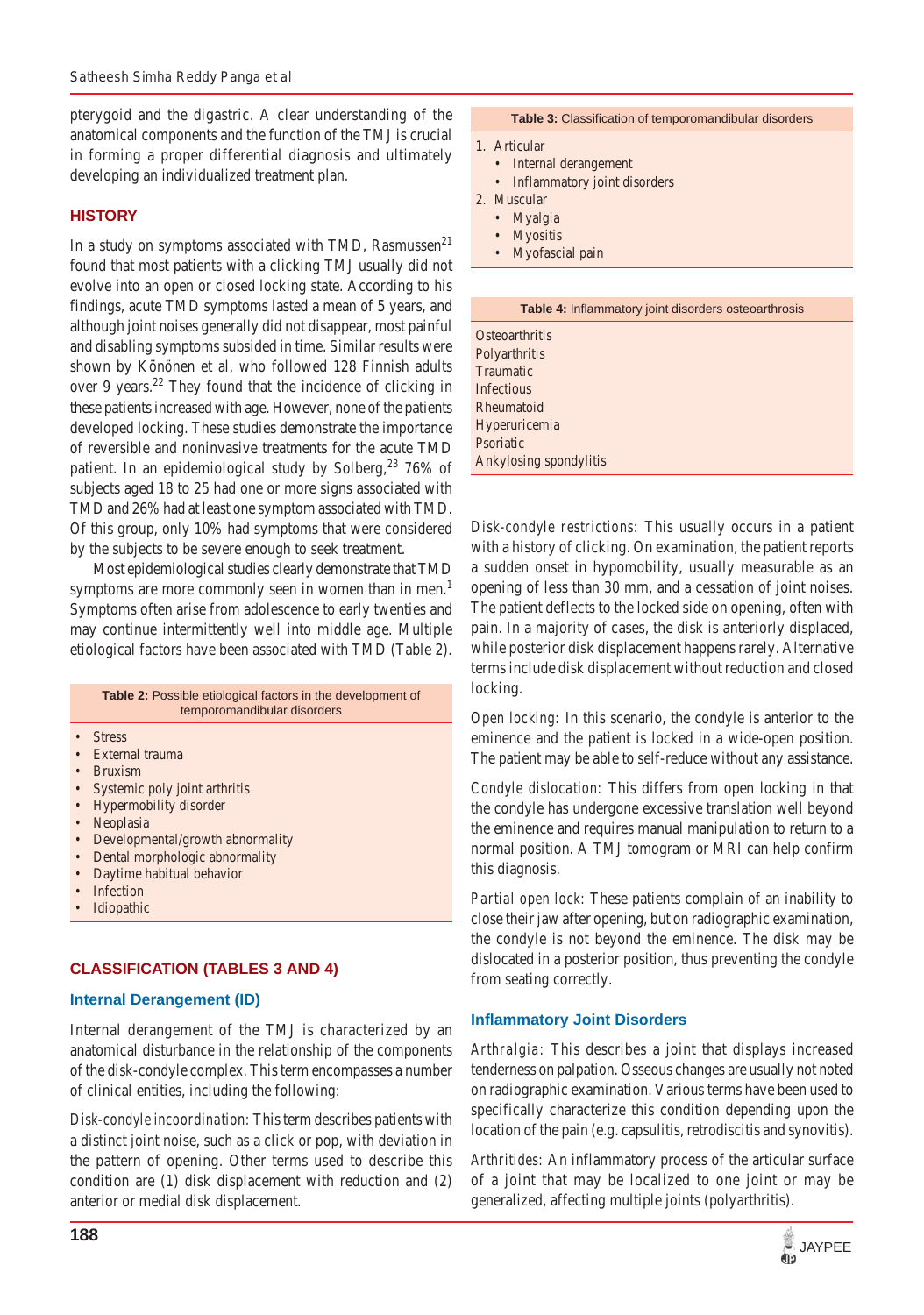*Diagnosis and Treatment Modalities for Temporomandibular Disorders (Part I): History, Classification, Anatomy*

#### **Muscle Disorders**

*Myalgia/myofascial pain (MFP):* This is a dull, aching pain varying in intensity. The primary difference between MFP and myalgia is that MFP produces pain referred to other satellite muscle trigger points upon palpation, whereas myalgia results in pain that is localized to the muscle that is being palpated. MFP tends to be seen in more chronic muscle pain conditions compared to the usually acute presentation of myalgia. Palpation of the trigger points should duplicate the patient's pain complaint, thus confirming the diagnosis. In addition, blocking the source of the pain (i.e. masseter muscle) utilizing a vapocoolant spray or local anesthetic injection can also provide a definitive diagnosis.

*Myositis:* This presents as a localized transient inflammation involving muscle tissues. Classically, there is increased pain with mandibular movement and localized tenderness, usually following injury or infection.

### **Patient Evaluation**

Temporomandibular disorder assessment should include a general examination of the head and neck, a detailed examination of the masticatory muscles, an evaluation of the temporomandibular joints, an evaluation of mandibular range of motion and a detailed intraoral examination.<sup>24</sup>

# **Evaluation of the Muscles of Mastication**

The muscles of mastication are palpated bilaterally for firmness and tenderness utilizing approximately 2 to 3 pounds of pressure. A pain pressure algometer may be used to reproduce reliable palpation pressure $^{25}$  or the amount of pressure needed to cause blanching of the fingernail. Upon muscle palpation, the patient is asked to report the severity of the tenderness, pain referral to multiple sites or single-site pain localization and replication of the chief complaint. The primary muscles to be palpated include the temporalis (Fig. 2), the superficial and deep masseter (Fig. 3), the medial and lateral pterygoid, the suprahyoid and the upper cervical muscles. Note that palpation of the lateral pterygoid from an intraoral perspective is difficult.<sup>26</sup> It may be pertinent to ask patients about their use of analgesic prior to palpation in order to account for reduced symptoms upon examination.

### **Evaluation of the Temporomandibular Joint**

The TMJs are palpated bilaterally for tenderness or swelling with slightly less pressure than used for muscle palpation, especially in the presence of an existing capsulitis (Fig. 4). The clinician should palpate the preauricular region as well as the anterior walls of the external auditory canal. Lateral palpation may be utilized to assess joint pain in the lateral capsule, whereas the intrameatal approach via the external auditory canal is better for locating pain emanating from retrodiscal tissues. $<sup>1</sup>$ </sup>



**Fig. 2:** Palpating the temporalis muscle



**Fig. 3:** Palpating the superficial and deep masseter muscles



**Fig. 4:** Bilateral palpation of the TMJs

### **Evaluation of Mandibular Range Motion (ROM)**

Initially, patients' opening and closing patterns are closely observed to note any mandibular deviations. Evaluation of mandibular ROM consists of measuring with a millimeter ruler the (1) comfort opening, (2) active opening, (3) passive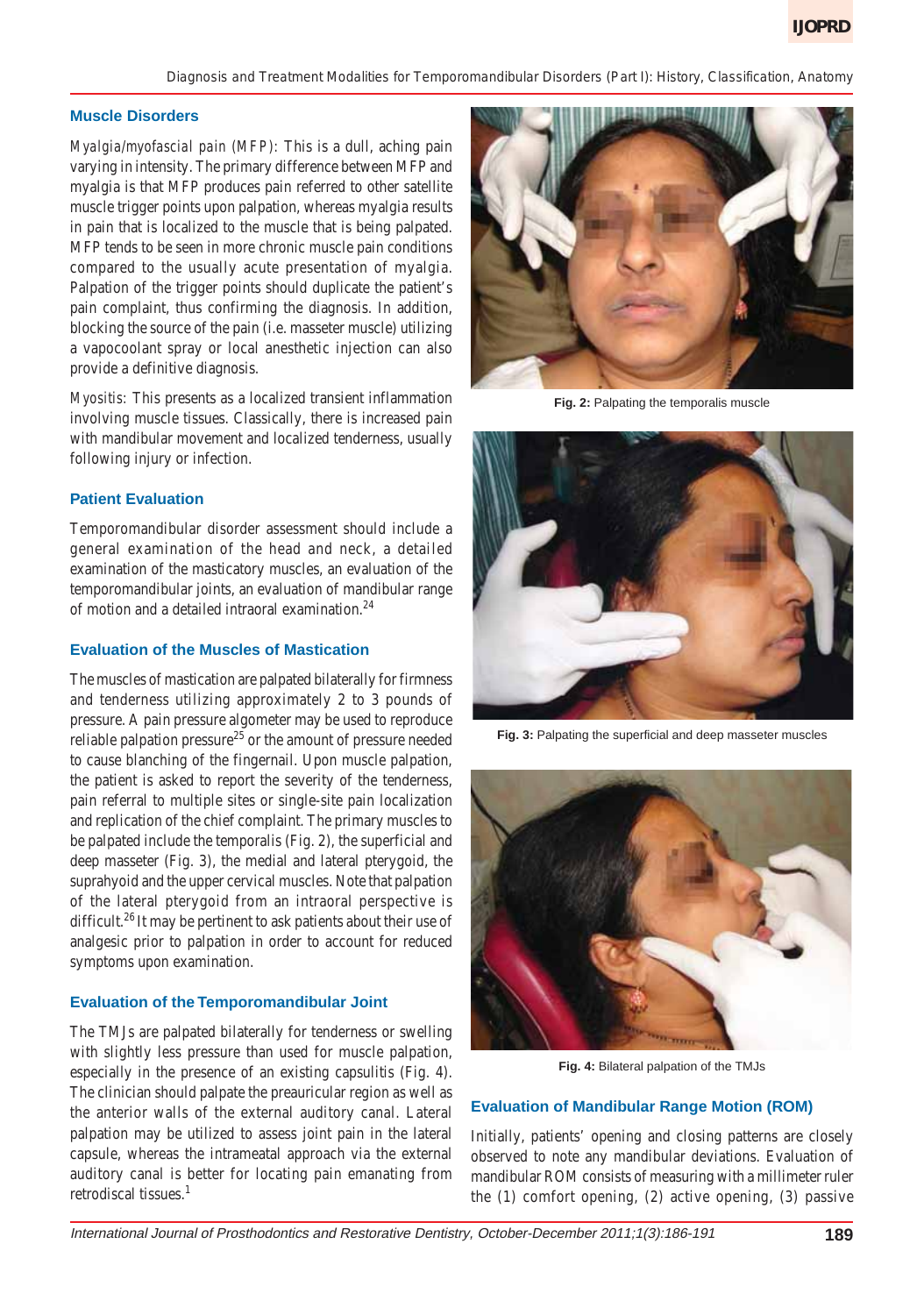opening, (4) protrusion and (5) left and right lateral excursions while noting the severity and location of pain with jaw movement (Fig. 5). This can be particularly helpful in differentiating between joint and muscle pain. Comfort opening is determined by (1) the patient opening as wide as possible without any pain, (2) active opening with the patient opening as wide as possible with pain and (3) passive opening with the clinician gently stretching the patient presumably past active opening while noting a soft or hard end feel. A reasonably normal interincisal distance is approximately 40 mm or the width of 3 of the patient's fingers as a crude measure (Fig. 6). Usually, with proper questioning, the patient will reliably reveal any recent limitations in ROM. The occurrence of TMJ clicking, crepitus, or jaw opening interferences with or without pain should also be noted at the initial examination. These baseline findings will aid in establishing the differential diagnosis and treatment options as well as providing a comparison for future change in TMD symptoms.

# **Evaluation of the Cervical Spine**

Patients who present with TMD may have a coexisting pain complaint in the neck, shoulder or upper back region. Poor posture may lead to a forward head position, rounded shoulders,



**Fig. 5:** Evaluating mandibular range of motion using a millimeter ruler



**Fig. 6:** A crude measure of reasonably normal interincisal distance is approximately the width of 3 of the patient's fingers

and/or added tension in the head, neck or back. Thus, an evaluation of the cervical spine may aid in assessing the patient's head ROM in flexion, extension and rotation. In addition, if range of motion is limited, it is pertinent to note any areas of pain that the patient experiences while performing various head and neck movements. This may help in localizing additional trigger areas that may have been missed on the palpatory examination.

#### **SUMMARY**

The study of temporomandibular disorders has undergone many changes throughout its history. Focus on the structure and function of the TMJ continues to improve our understanding of these complex disorders. A more standardized classification system allows practitioners and researchers to discuss findings in a common language. With improved patient evaluation techniques, the clinician can establish a proper working differential diagnosis and begin focusing attention on treatment planning.

#### **REFERENCES**

- 1. Okeson JP. Orofacial pain: Guidelines for assessment, diagnosis and management. Chicago, Ill: Quintessence Publishing; 1996.
- 2. Costen JB. A syndrome of ear and sinus symptoms dependent upon disturbed function of the temporomandibular joint. Ann Otol Rhinol Laryngol 1934;43:1-15.
- 3. McCollum BB. Factors that make the mouth and teeth a vital organ (articulation orthodontia). J Am Dent Assoc 1927; 14:1261-71.
- 4. Stallard H. Functions of the occlusal surfaces of the teeth. J Am Dent Assoc 1930;13:401.
- 5. Stuart CE, Golden IB. The history of gnathology. Ventura, Calif: CE Stuart Gnathological Instruments 1981.
- 6. Shore N. Temporomandibular joint dysfunction and occlusal equilibration. Philadelphia, Pa: JB Lippincott 1976.
- 7. Ramfjord SP. Dysfunctional temporomandibular joint and muscle pain. J Prosthet Dent 1961;11:353-74.
- 8. Travell J, Rinzler SH. The myofascial genesis of pain. Postgrad Med 1952;11:425-34.
- 9. Schwartz LL. A temporomandibular joint pain dysfunction syndrome. J Chronic Dis 1956;3:284-93.
- 10. Laskin DM. Etiology of the pain-dysfunction syndrome. J Am Dent Assoc 1969;79:147-53.
- 11. Wilkes CH. Arthrography of the temporomandibular joint in patients with the TMJ pain-dysfunction syndrome. Minn Med 1978;61:645-52.
- 12. Farrar WB. Diagnosis and treatment of anterior dislocation of the articular disk. NYJ Dent 1971;41:348-51.
- 13. Farrar WB, McCarty WL. A clinical outline of temporomandibular joint diagnosis and treatment. Montgomery, Ala: Normandie Study Group Publications, 1982.
- 14. Rugh JD, Solberg WK. Psychological implications in temporomandibular pain and dysfunction. Oral Sci Rev 1976;7:3-30.
- 15. Ireland VE. The problem of the clicking jaw. J Prosthet Dent 1953;3:200-12.
- 16. Ohnishi M. Clinical application of arthroscopy in the temporomandibular joint diseases. Bull Tokyo Med Dent Univ 1980;27:141-50.